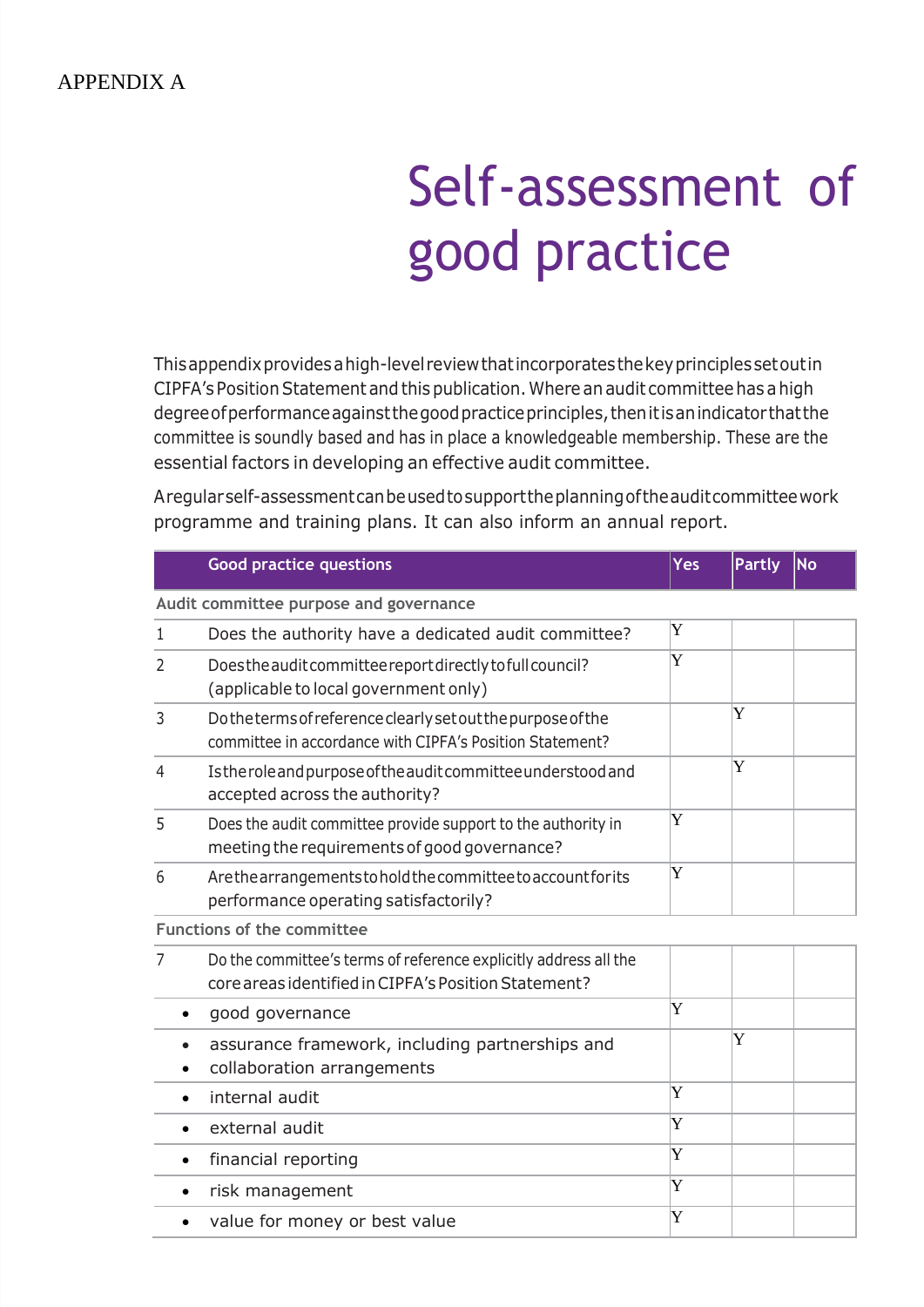## **AUDIT COMMITTEES: PRACTICAL GUIDANCE FOR LOCAL AUTHORITIES AND POLICE** \ 2018 EDITION

|    | <b>Good practice questions</b>                                                                                                                                                  | <b>Yes</b> | <b>Partly</b> | <b>No</b> |
|----|---------------------------------------------------------------------------------------------------------------------------------------------------------------------------------|------------|---------------|-----------|
|    | counter fraud and corruption<br>$\bullet$                                                                                                                                       | Y          |               |           |
|    | supporting the ethical framework                                                                                                                                                |            | Y             |           |
| 8  | Is an annual evaluation undertaken to assess whether the<br>committee is fulfilling its terms of reference and that adequate<br>consideration has been given to all core areas? |            | Y             |           |
| 9  | Has the audit committee considered the wider areas identified in<br>CIPFA's Position Statement and whether it would be appropriate<br>for the committee to undertake them?      | Y          |               |           |
| 10 | Where coverage of core areas has been found to be limited, are<br>plans in place to address this?                                                                               |            | Y             |           |
| 11 | Has the committee maintained its advisory role by not taking<br>on any decision-making powers that are not inline with its core<br>purpose?                                     | Y          |               |           |

**Membership and support**

| 12 | Has an effective audit committee structure and composition of the<br>committee beenselected?                                                                                                                    |   |     |   |
|----|-----------------------------------------------------------------------------------------------------------------------------------------------------------------------------------------------------------------|---|-----|---|
|    | This should include:                                                                                                                                                                                            |   |     |   |
|    | separation from the executive                                                                                                                                                                                   | Y |     |   |
|    | an appropriate mix of knowledge and skills among<br>themembership                                                                                                                                               | Y |     |   |
|    | a size of committee that is not unwieldy<br>$\bullet$                                                                                                                                                           | Y |     |   |
|    | consideration has been given to the inclusion of at<br>$\bullet$<br>least one independent member (whereitisnot<br>already a mandatory requirement)                                                              |   |     | Y |
| 13 | Have independent members appointed to the committee been<br>recruited in an open and transparent way and approved by the<br>full council or the PCC and chief constable as appropriate for the<br>organisation? |   | N/A |   |
| 14 | Does the chair of the committee have appropriate knowledge and<br>skills?                                                                                                                                       | Y |     |   |
| 15 | Are arrangements in place to support the committee with<br>briefings and training?                                                                                                                              |   | Y   |   |
| 16 | Hasthemembership of the committee been assessed against the<br>core knowledge and skills framework and found to be satisfactory?                                                                                |   |     | Y |
| 17 | Does the committee have good working relations with key people<br>and organisations, including external audit, internal audit and the<br>CFO?                                                                   | Y |     |   |
| 18 | Is adequate secretariat and administrative support to the<br>committee provided?                                                                                                                                | Y |     |   |